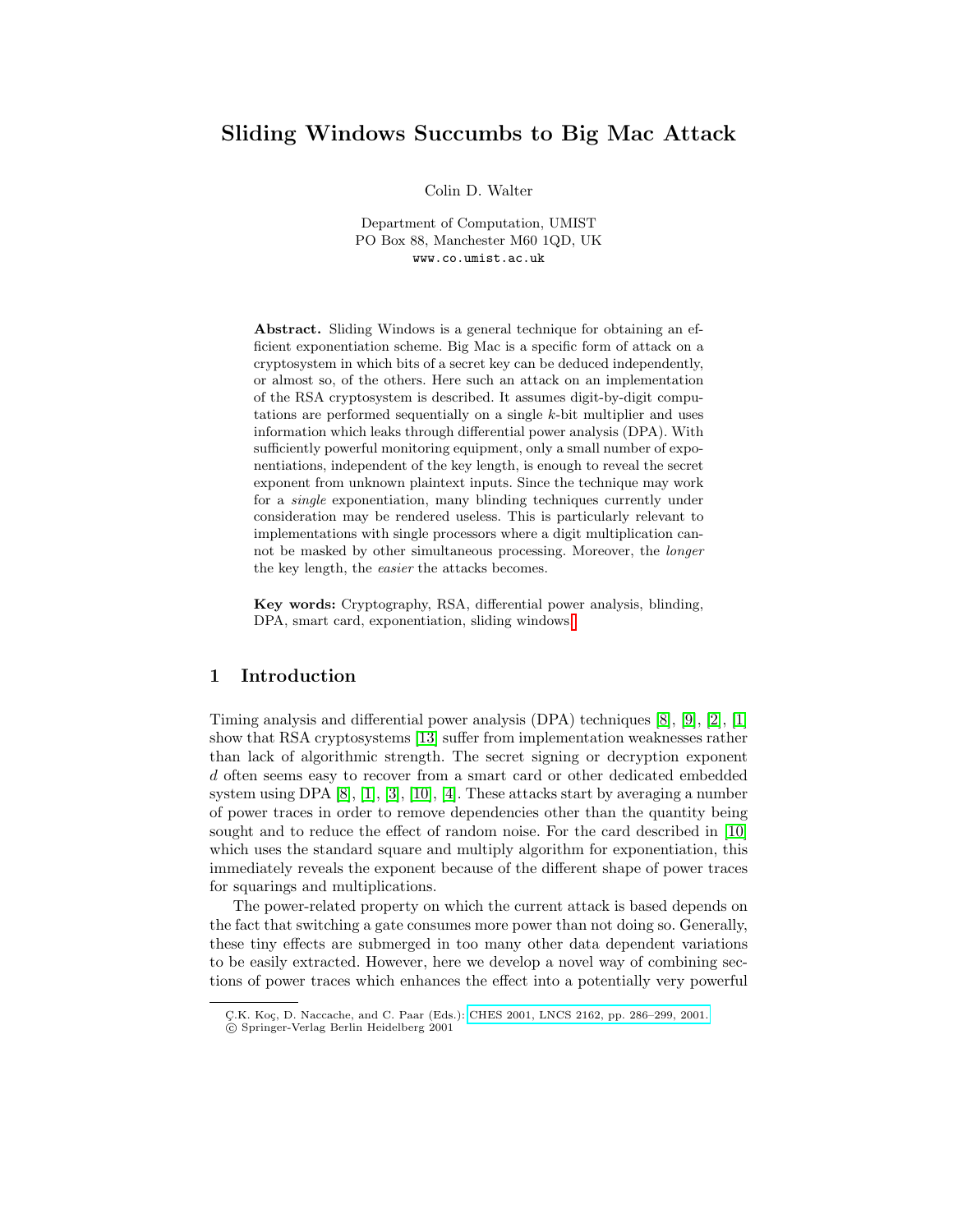technique. We show that different multiplicands can be distinguished. As a result, the so-called m-ary and *sliding windows* methods of exponentiation  $[6]$ ,  $[7]$ become vulnerable as well as the square-and-multiply method.

A generally touted solution to this problem is to use different exponents with a randomly generated component on each decryption. In particular, Kocher, [\[8\]](#page-13-0) §10, suggests using  $d+r\phi(M)$  as the decryption key instead of d where M is the modulus and  $r$  is a random number generated anew for each decryption. This blinding certainly hides the exponent if averaging over a number of different decryptions has to be performed in order to reduce noise to levels at which the data dependencies are revealed. However, our simulations suggest that combining different sections of the power trace for just a single exponentiation may be sufficient to reveal the exponent, thereby negating the value of this type of blinding. Without such blinding, the technique certainly reduces the sample set that needs to be considered for DPA to be successful and implies that some sort of blinding should be a requirement in relevant cryptographic standards.

A Big Mac Attack on a secret key  $d$  is a method which enables  $d$  to be revealed bit by bit by nibbling at sections of  $d$  in any order. The implied independence of the derivation of different bits means that the total data and processing time required are only linear in the key length. This contrasts strongly with the mathematical strength of RSA, which is believed to be exponential in the key length. A well known brand product is so generously large as to be impossible to have a bite taken out of the whole at one go − like the method of attack, it must be nibbled at and consumed by tackling individual layers one by one in any order. Using DPA or other source of side-channel leakage, a similar arbitrary order of considering bits can eventually reveal the whole key, as we demonstrate. An example of another such attack, using timing information, was given in [\[16\]](#page-13-9).

The context in which the attack may be mounted is a typical one for small embedded systems such as smart cards. We just require that a single  $k$ -bit multiplier be used to perform the RSA exponentiations in a digit sequential fashion, preferably with no other concurrent processing in progress.

### 2 Notation

An RSA cryptosystem (resp. signature scheme) over the integers [\[13\]](#page-13-3) consists of a modulus  $M = PQ$ , which is the product of two large primes, and two keys d and e satisfying  $A^{de} \equiv A \mod M$ . Message blocks A satisfying  $0 \leq A \leq M$ are encrypted (resp. verified) with  $C = A^e \mod M$  and decrypted (resp. signed) using  $A = C^d \mod M$ . The key e is generally chosen small with few non-zero bits (e.g. a Fermat prime, such as 3 or 17) so that encryption is relatively fast. The key d must be picked to satisfy  $de \equiv 1 \mod \phi(M)$  and therefore it usually has length comparable to M. The owner of the cryptosystem publishes M and e but keeps secret the factorization of  $M$  and the key  $d$ . Breaking the system means discovering  $d$  and is equivalent to factoring  $M$ , which is computationally infeasible for the size of primes used.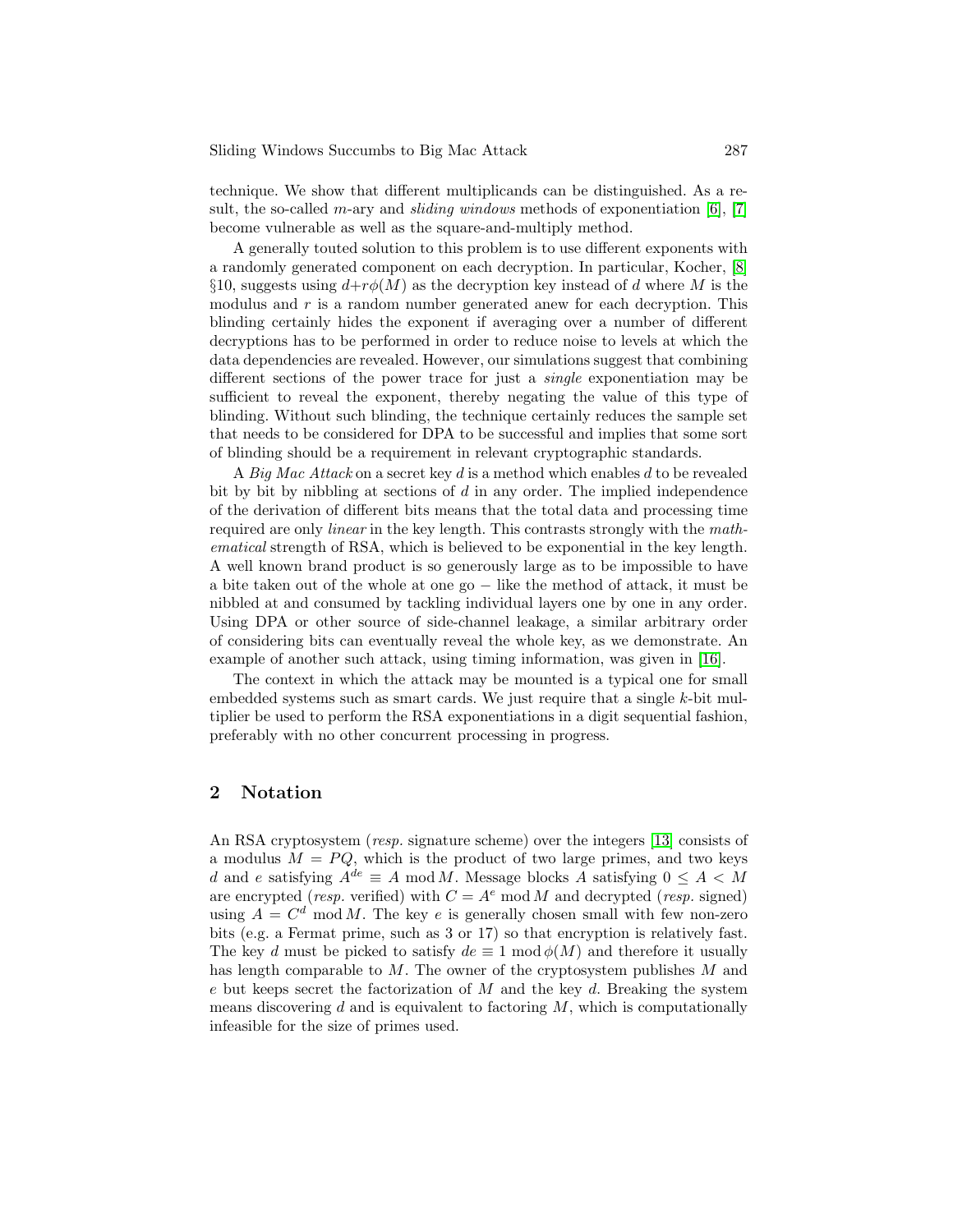The computation of  $A^d$  mod M is characterised by two main processes: modular multiplication and exponentiation. Our main assumption is that the implementation has a k-bit architecture and uses a single  $k \times k$ -bit multiplier to compute modular products  $(A\times B)$  mod M. So, except for the exponents d and e, each number X has a representation of the form  $X = \sum_{i=0}^{n-1} x_i r^i$  where  $r = 2^k$ is the *radix* or *base* of the representation, the coefficients  $x_i$  are its digits, and n is the number of digits required. The precise form or range of these digits is not important but we will see later that the larger  $n$  is, or the smaller  $k$  is, the more likely the attack is to succeed. The method is easily adapted to cases where the digit multiplier is not square.

#### 2.1 Exponentiation

Exponentiation is often performed using the  $m$ -ary method  $[6]$  for which the exponent uses a representation with base  $m$  (here assumed to be a power of 2):  $d = \sum_{i=0}^{t-1} d_i m^i$ . The powers  $C^i \mod M$   $(i = 1, 2, ..., m-1)$  are pre-computed and allocated to table entries  $C^{(i)}$ . Then a partial product is repeatedly raised to the power m by squaring and the pre-computed power of  $C$  corresponding to the next digit of d multiplied in:

THE *m*-ARY (MODULAR) EXPONENTIATION ALGORITHM

```
{ Pre-condition: d = \sum_{i=0}^{t-1} d_i m^i }
C^{(1)} := C;For i := 2 to m-1 do
       C^{(i)} := C^{(i-1)} \times C mod M ;
P := C^{(d_{t-1})} ;
For i := t-2 downto 0 do
Begin
      P := P^m \mod M;
       If d_i \neq 0 then P := P \times C^{(d_i)} mod M ;
End ;
{ Post-condition: P = C^d \mod M }
```
The sliding window technique [\[7\]](#page-13-8) is a straightforward generalisation of this which makes more efficient use of the presence of zero bits in the exponent. It employs a mixed basis representation of the exponent, using powers of 2 and m. Only the odd powers  $C^{(i)}$  need to be pre-computed and stored. The attack described here applies identically to this technique apart from the obvious modifications as a result of slightly different pre-computations, so it suffices to illustrate the ideas using the m-ary method.

Hardware power consumption depends critically on bus movement involved in low level operations such as fetching instructions, reading from and writing to memory, etc. Since the long integer multiplications take a large number of cycles to perform and a large number of consecutive multiplications are executed, attackers are usually able to establish correctly the boundaries in the power traces between the operations in the algorithm above.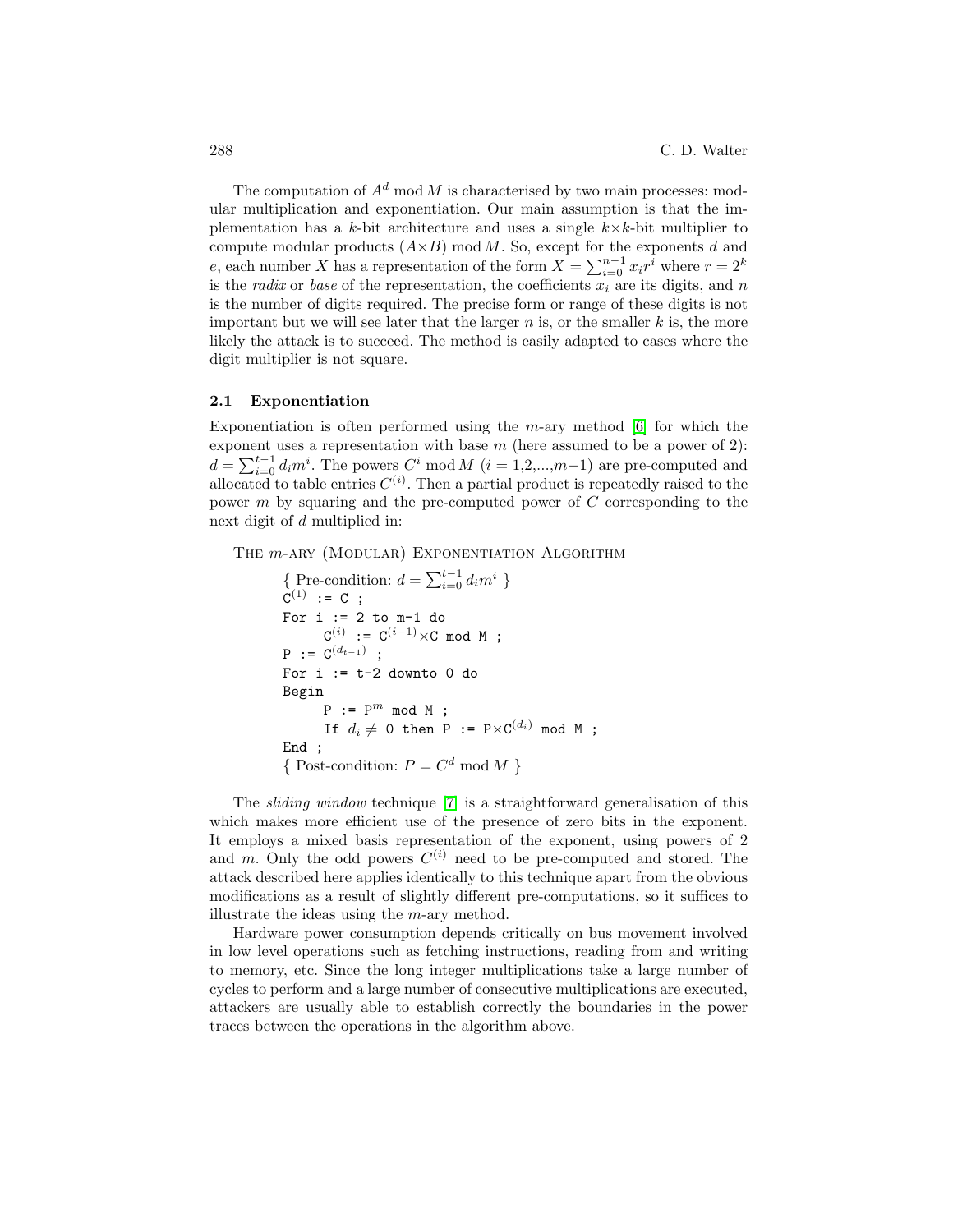#### 2.2 Modular Multiplication

Each long integer multiplication or squaring consists of a large number of individual digit-by-digit multiplications. Normally the modular reductions are interleaved within the iterations of the multiplication:

Classical Modular Multiplication Algorithm:

```
{ Pre-condition: A = \sum_{i=0}^{n-1} a_i r^i }
R := 0 ;
For i := n-1 downto 0 do
Begin
       R := r \times R + a_i \times B;
       q_i := R div M;
       R := R - q_i \times M;End ;
{ Post-condition: R \equiv (A \times B) \mod M }
```
Montgomery's version of long integer modular multiplication [\[11\]](#page-13-10) has a similar structure, just reversing the order of processing the digits  $a_i$ .

Both the classical algorithm above and Montgomery's version are usually implemented in a way which makes them behave identically as far as this attack is concerned. The main variation worth highlighting is that for each long integer multiplication of the exponentiation either input  $A$  or  $B$  may be chosen as the pre-computed power of the initial ciphertext  $C$ . For convenience, we assume this power of C is the first argument, namely  $A$ , in the above code. However, to avoid unnecessary movement of data, the hardware must usually choose the same order for every multiplication. Then it is easy for an attacker to try both possibilities and select the one which provides the expected correlations.

### 3 Selecting & Averaging the Power Traces for Big Mac

The attack requires side channel leakage which has a dependency on the data being processed by the multiplier. Apart from measuring power consumption of the whole chip  $[4]$ , the methods of Gandolfi *et al.* [\[5\]](#page-13-11) could be directed to measuring EMR from the multiplier itself.

Assume that discrete sampling of the cryptographic device provides a power (or EMR) trace function  $tr : \mathbf{Z} \to \mathbf{R}$  for the pre-computations and exponentiation for a single decryption or signing. The definition of tr outside this computation interval is irrelevant here. Suppose further that the regular sampling provides a non-zero number of values for every digit multiplication. The more frequent the sampling, the better the results obtained for this attack, especially if a number of measurements can be made during each clock cycle. Typically, the standard smart card clock runs at 3.57 MHz and the current is sampled at 200 MHz, yielding a ratio of nearly  $2^6$  to 1. This current is recorded using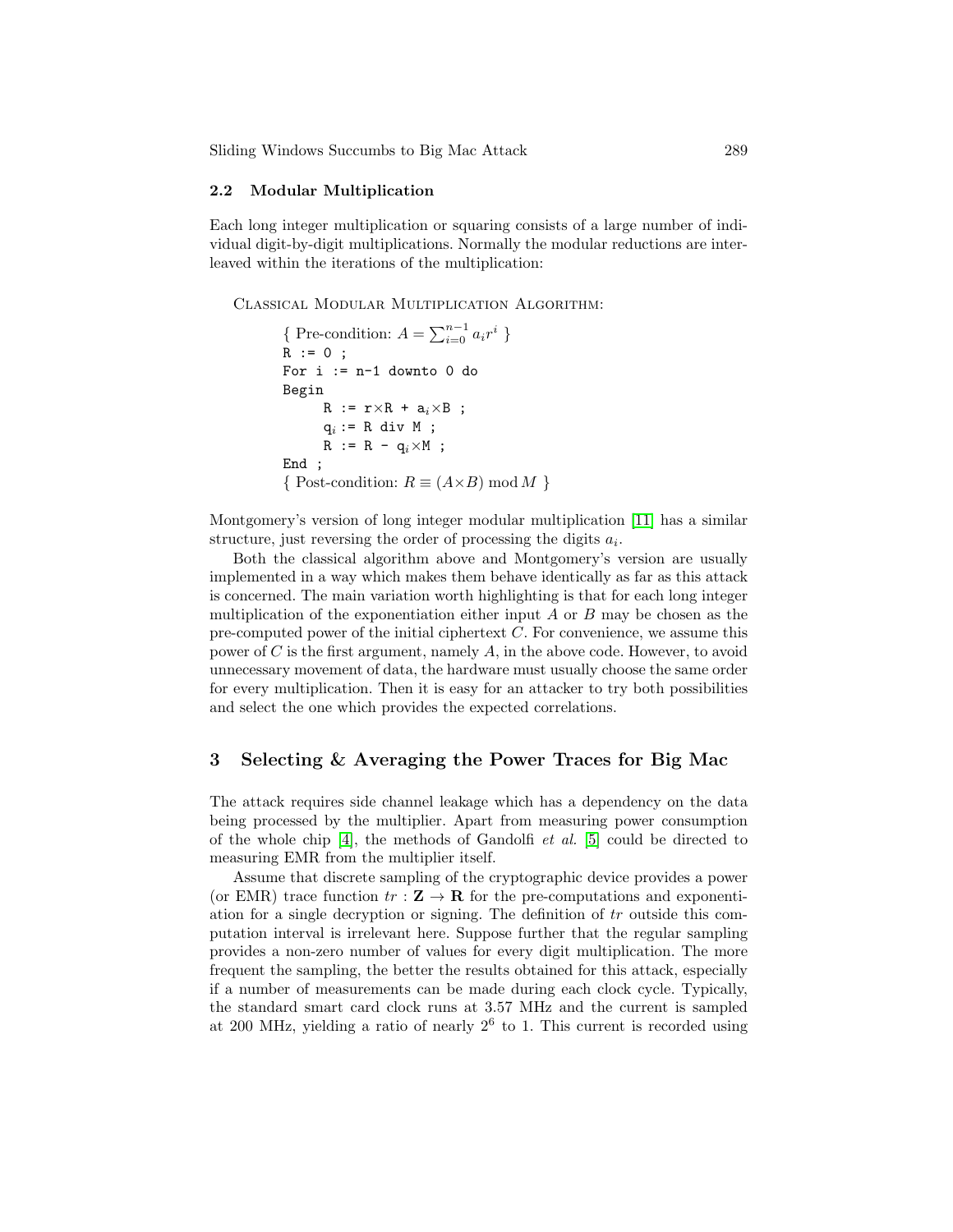one or two bytes per measurement. As far as possible, such sampling should be synchronised to take place at the same points of each clock cycle.

Sommer [\[12\]](#page-13-12) noted that certain points in the clock cycle have much greater value for determining data dependencies than others. Initially, as gates are switched along paths in the multiplier, the current will be higher and be dependent on the activity. However, at the end of a clock cycle the combinational logic should have stabilised, and it will have a much lower data dependent contribution. We are only interested in points with data dependent power consumption. Assume that several such points have been identified in the clock cycle, and we are able to take a weighted average of them in the trace so that, as far as possible, the data dependent contribution to the power represents the number of gates being switched and any measurement errors are averaged out. All other points must be discarded from the trace, leaving only data dependent ones.

The main loop of the long integer modular multiplication algorithm contains a repetition of k-bit multiply-accumulate digit operations of the form

$$
r_j + r \times carry \quad := \quad r_{j-1} + a_i \times b_j + carry \qquad (0 \le j < n)
$$

which take place in a single cycle. It is only the sub-traces for these operations that are used in the attack. The sections of the trace corresponding to these can be identified easily because, by using the multiplier, they differ substantially from sections corresponding to other operations.

Suppose we have already distinguished squares from multiplies and wish to establish the value of the exponent digit, say  $d_s$ , associated with the sth long integer multiplication. Let  $tr_{sij}$  denote the function obtained by setting tr to 0 outside the sub-interval during which the attacker expects the digit product  $a_i \times b_i$  to be computed within the sth multiplication, and then translating that subinterval to  $[i\tau, (i+1)\tau-1]$  where  $\tau$  is the common number of sample points for each such digit-by-digit multiply-accumulate. (After deleting irrelevant points and averaging as necessary, we may well have reduced  $\tau$  to 1.)

Assuming, as stated, that A is the input which is a pre-computed power of C, define  $tr_{si} = \frac{1}{n} \sum_{j=0}^{n-1} tr_{sij}$  to be the function given by averaging the  $tr_{sij}$ over all j. So  $tr_{si}$  depends on the single digit  $a_i$  of A but all the digits  $b_j$  and  $r_j$  of essentially random numbers B and R, and some carries. This averaging should produce a function  $tr_{si}$  for which the random variable associated with the value at any given point has contributions to the variance from its dependence on B and from random noise, both of which are only  $\frac{1}{n}$  times those for  $a_i$ and for equivalent positions in tr. Because the multiply-accumulate operation uses k times as much hardware in  $a_i$ - and  $b_j$ -dependent computations than for accumulating the *carry* and  $r_{j-1}$  digits, the contributions from  $r_{j-1}$  and the carry are certainly lower, perhaps by  $k$  times, than that from  $B$ . Hence the clearest correlation that  $tr_{si}$  should exhibit will be with the value of  $a_i$ .

This averaging of the traces over the digits of B replaces the usual DPA averaging of traces over a number of different exponentiations. On the reasonable assumption that  $B$  is sufficiently random and has a number of digits, the resulting average trace will then have little dependence on B. (If the pre-computed power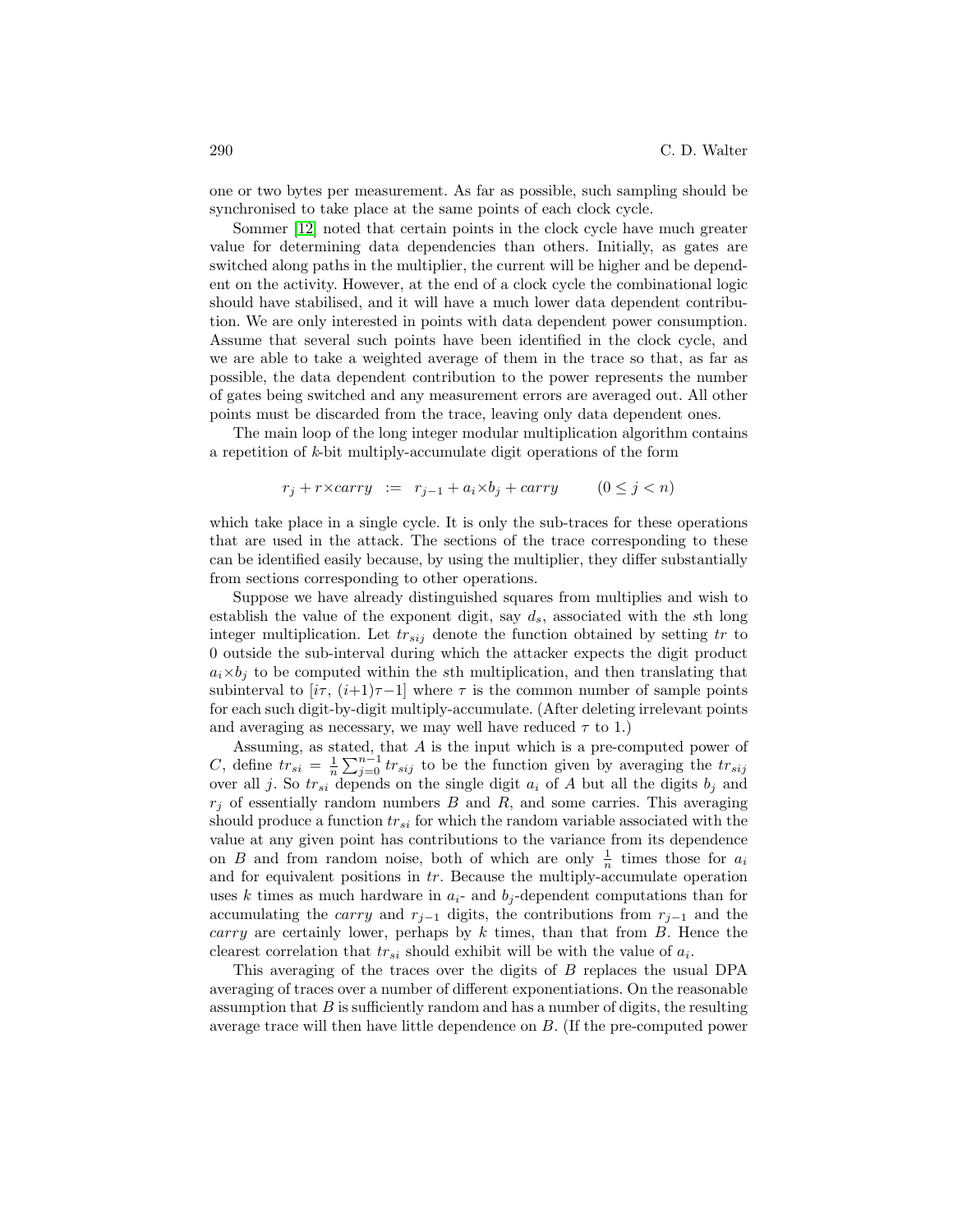is the B input, we sum over i instead of j to obtain a result which again depends on a single digit of the pre-computed power of  $C$ .)

Lastly, define  $tr_s: \mathbf{Z} \to \mathbf{R}$  by  $tr_s = \sum_{i=0}^{n-1} tr_{si}$ . As  $tr_s$  is the concatenation of the non-zero sections of the  $tr_{si}$ , it has a non-zero definition on [0,  $n\tau-1$ ] whose strongest data dependency is through the pre-computed argument  $A$  of the sth multiplication, i.e. the power of C corresponding to the exponent digit  $d_s$ . The obvious question to ask is whether this dependency is strong enough to identify  $d_s$  since then the secret exponent d can be discovered.

### 4 Simulation

In order to investigate the feasibility of the attack, a simple  $k$ -bit multiplier was simulated. It was built mostly from standard 3-to-2 full adders with a carry propagator and had a variable size  $k$ . This was used to count gate switching in the combinational logic only, with no account being taken of changes in registers which might contribute to power use.

Data-dependent power usage is immediately apparent when gate counts are partitioned into subsets according to the Hamming weight of the two inputs. There is a very clear increase in the number of gate switchings as the Hamming weight of either input is increased. Tables of these values displayed a difference of a little over  $k$  gate changes between adjacent cells in the centre of the table, where both Hamming weights are approximately  $k/2$  and most input pairs are clustered. Except for extreme Hamming weights, the table entries were almost linear in each Hamming weight − sufficiently so to explain and justify the arguments below. Moreover, the results were essentially symmetrical, i.e. the same number of gates were switched on average when the two inputs were interchanged. This occurred under several configurations even though no attempt was made to balance the number of gates switched.

For a variety of values of  $k$ , modulus bit lengths and exponent bases  $m$ , a number of random sets of powers  $\{C^{(1)}, C^{(2)}, ..., C^{(m-1)}\}$  were generated. These were used as input A of the modular multiplier and, to simulate the pre-computations, multiplied by a random long integer  $B$  to create a trace  $tr_i$  associated with each  $C^{(i)}$ . The trace consisted of a vector of gate switch counts for each digit of  $C^{(i)}$ . These individual counts were the sum of the gate switch counts for each product of the digit of  $C^{(i)}$  by a digit of B. The traces then corresponded to the power traces  $tr_s$ . With the component from B averaged, the trace  $tr_i$  for each  $C^{(i)}$  corresponded closely to the vector of true average gate switch counts for the digits of  $C^{(i)}$ . In particular, this meant the trace was reasonably characteristic of  $C^{(i)}$ and its elements were closely related to the Hamming weights of the digits.

To simulate exponentiation multiplications, another random long integer  $B'$ was chosen, multiplied by a random member of  $\{C^{(1)}, C^{(2)}, ..., C^{(m-1)}\}$ , and the trace  $tr_{B'}$  of gate switch counts created. Like  $tr_B$ , it was close to the true average gate switch counts for whichever  $C^{(i)}$  had been selected. The trace was matched up with the traces  $tr_i$  of each  $C^{(i)}$ . Specifically, the Euclidean distance between it and every  $tr_i$  was computed, and the closest chosen to predict i.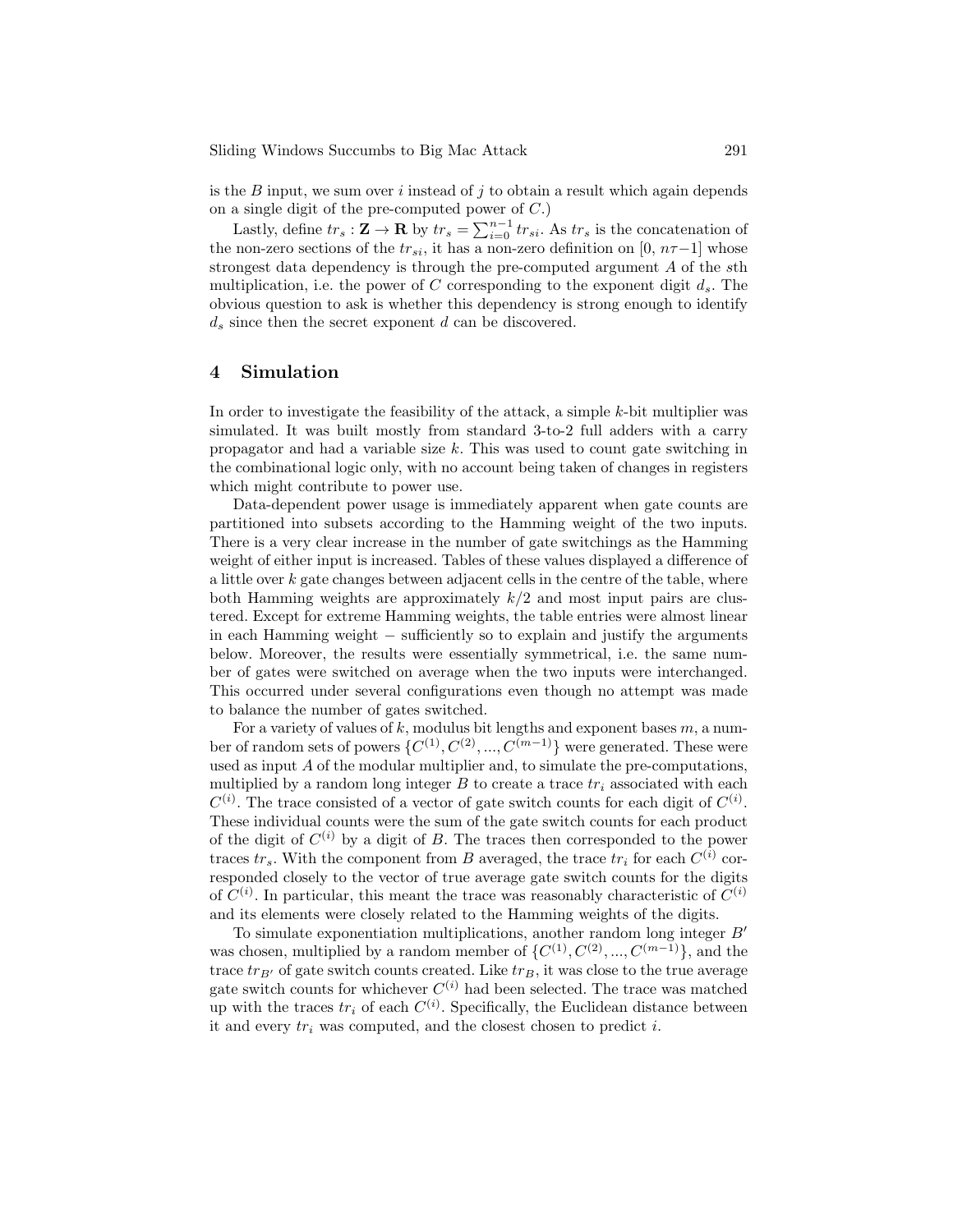| Multiplier Size $k = 64$ $k = 32$ $k = 24$ $k = 16$ $k = 8$ |       |       |       |       |       |
|-------------------------------------------------------------|-------|-------|-------|-------|-------|
| Av to nearest                                               | 4973  | 2709  | 2538  | 2428  | 2245  |
| SD to nearest                                               | 2582  | 1482  | 1334  | 1183  | 1024  |
| Ay to others                                                | 17981 | 24312 | 19834 | 23475 | 19793 |
| SD to others                                                | 1232  | 513   | 408.  | 481   | 217   |

**Table 1** Gate Switch Statistics for 512-bit Modulus with  $m = 4$ .

The attack simply requires this prediction to be correct. For many typical values of  $k$ , n and  $m$ , the attack invariably succeeded. Table 1 gives the means and standard deviations for i) the distances between  $tr_{B'}$  and the correct  $tr_i$  and ii)  $tr_{B'}$  and the incorrect  $tr_i$ . The difference between the two cases is startlingly large. Table 2 shows low error frequencies even in the worst cases, namely for the largest  $k$  and smallest  $n$ . If the number of bits in the modulus length is fixed, then the average distance to the nearest trace increases as  $k$  increases so that difference between nearest and non-nearest traces decreases. For fixed  $k$ , increasing the size of the modulus provides more digits over which to average and more elements in the vector, thereby improving the ability to determine the multiplier correctly. As one would expect, increasing  $m$  just makes the nearest trace closer and increases the variance in the distances to the rest.

| Modulus Length 256 bits 384 bits 512 bits 768 bits 1024 bits |        |        |        |        |        |
|--------------------------------------------------------------|--------|--------|--------|--------|--------|
| Ay to nearest                                                | 1529   | 2366   | 3750   | 4501   | 6246   |
| SD to nearest                                                | 885    | 1403   | 2386   | 2535   | 3612   |
| Av to others                                                 | 5890   | 11753  | 17896  | 32594  | 53070  |
| SD to others                                                 | 1108   | 2412   | 2279   | 4646   | 4581   |
| Lage errors                                                  | 0.9284 | 0.1155 | 0.2819 | 0.0000 | 0.0000 |

**Table 2** Gate Switch Statistics for 32-bit multiplier with  $m = 8$ .

Squares and random products were distinguishable from multiplications by a  $C^{(i)}$  because their traces were not close to any  $tr_i$ . Indeed, the statistics for each were similar to the non-nearest table entries. Thus, all long integer multiplicative operations, including squares, could normally be correctly distinguished in the simulation and hence the secret key recovered.

#### 5 Distances between Power Traces

Suppose  $tr_{s1}$  and  $tr_{s2}$  are a pair of power traces constructed as above for the s1th and s2th multiplications of the exponentiation. As the traces are real-valued functions on the integer subinterval [0,  $n\tau-1$ ], they represent points in  $\mathbb{R}^{n\tau}$ . Define d to be the Euclidean metric on  $\mathbf{R}^{n\tau}$  and let  $d(s_1, s_2)$  be the distance between the points defined by  $tr_{s1}$  and  $tr_{s2}$ . One advantage of such a metric is that places where the traces differ most contribute much more highly to the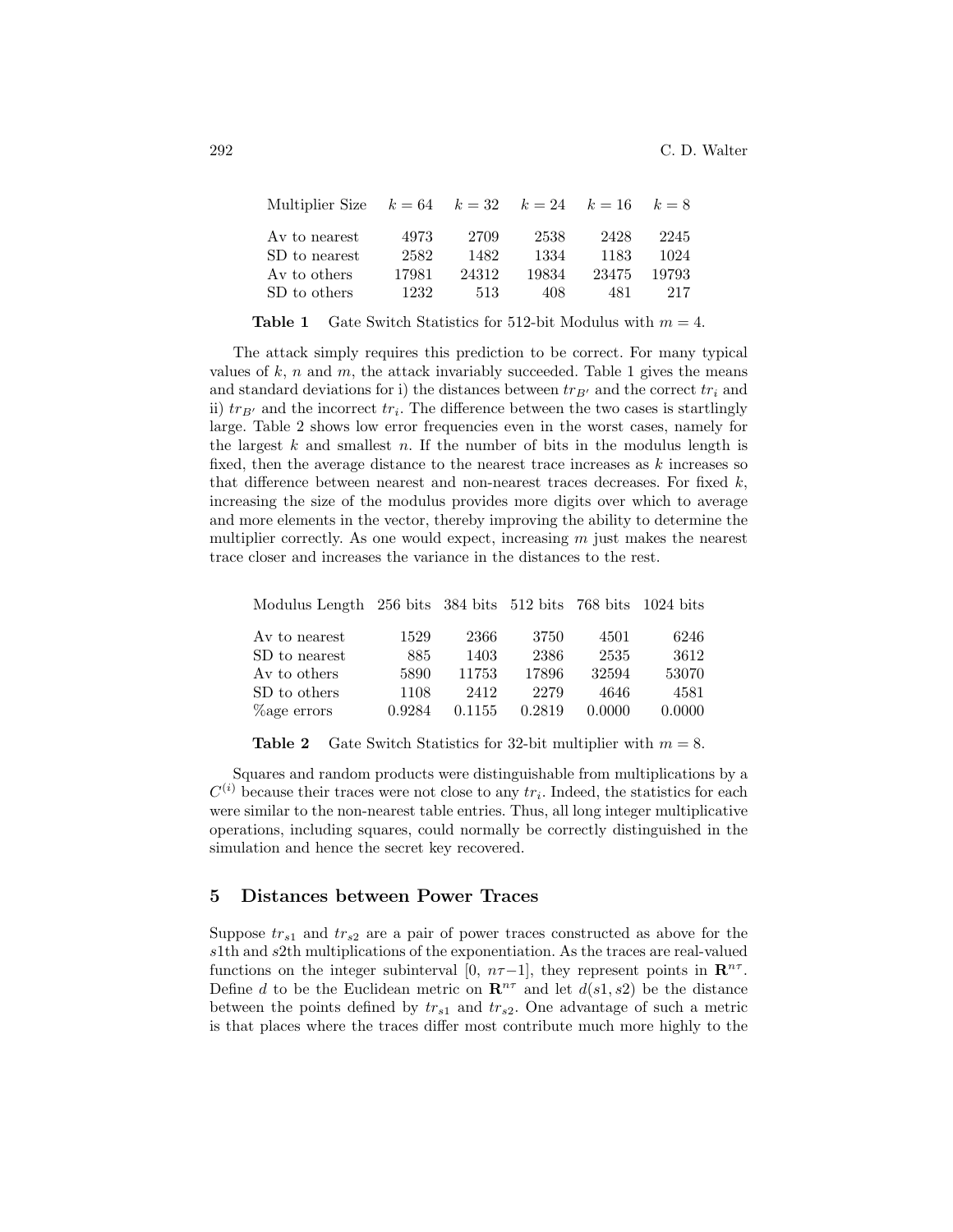distance between traces than places with the smallest differences. This should help to emphasise the contribution from parameter  $A$ , which is approximately n times the contribution from other parameters. It is important to omit from this metric the points without a noticeable data-dependent contribution as they reduce the visibility of the data dependence which needs to be observed.

For equal exponent digits  $d_{s1} = d_{s2}$  the corresponding multiplications share the same first argument. Since there are no other strong data dependencies, the value of  $d(s_1, s_2)$  should be small, corresponding purely to noise and variation from the average of the digits appearing in the other arguments. For different exponent digits  $d_{s1} \neq d_{s2}$  the value of  $d(s1, s2)$  should be noticeably larger because of the greater dependence on the first arguments, which are different.

According to the simulation, the data dependent contribution to power consumption is roughly proportional to the Hamming weight of the arguments. So we can expect the distance between two traces to be approximately related to the distance between the vectors consisting of the Hamming weights of the digits of the multipliers A. Since the Hamming weights of digits are distributed binomially, it is easy to obtain statistics for the random variable associated with the distance between two such vectors and see that it has very similar behaviour to that observed in the simulation. Hence this gives an accurate guide to the effect of changing any parameters and enables accurate error predictions to be made. In particular, it justifies the observation that distances between pair of traces cluster around two points, one of which is 0.

### 6 Identifying Equal Exponent Digits

Next we present an algorithm for partitioning the set  $T = \{0, 1, 2, ..., t-1\}$  of exponent digit indices into subsets for which the corresponding digits of  $d$  are the same. This partition,  $\wp$ , has to define m subsets, one for each (exponent) digit value in base  $m$ . The subset containing the zero exponent digits should already have been identified by using the ability to distinguish between (long integer) squares and multiplies to observe which exponent digits have no corresponding multiplication in the exponentiation algorithm. For the other digit subsets, the association of each subset with a particular non-zero base-m digit is performed in the next section.

The algorithm puts the indices either into a new subset of the partition, or into the subset of indices which is "nearest" in an obvious sense: the distance between a single point  $s$  and a non-empty set of points  $S$  is defined here as  $d(s, \bar{S})$  where  $\bar{S}$  is the centroid of S, i.e.  $\bar{S} = |S|^{-1} \sum_{s' \in S} s'.$ 

For each pair of (non-zero) exponentiation digits with indices s1 and s2, arrange the distances  $d(s1, s2)$  into descending order, and set up m−1 buckets to receive sets of indices, one for each exponent digit value. Then consider the pairs  $(s_1, s_2)$  in order of decreasing distance between their two traces:

i) If both indices are in different buckets, then move to the next pair.

ii) If there is one unassociated index and an empty bucket then place that index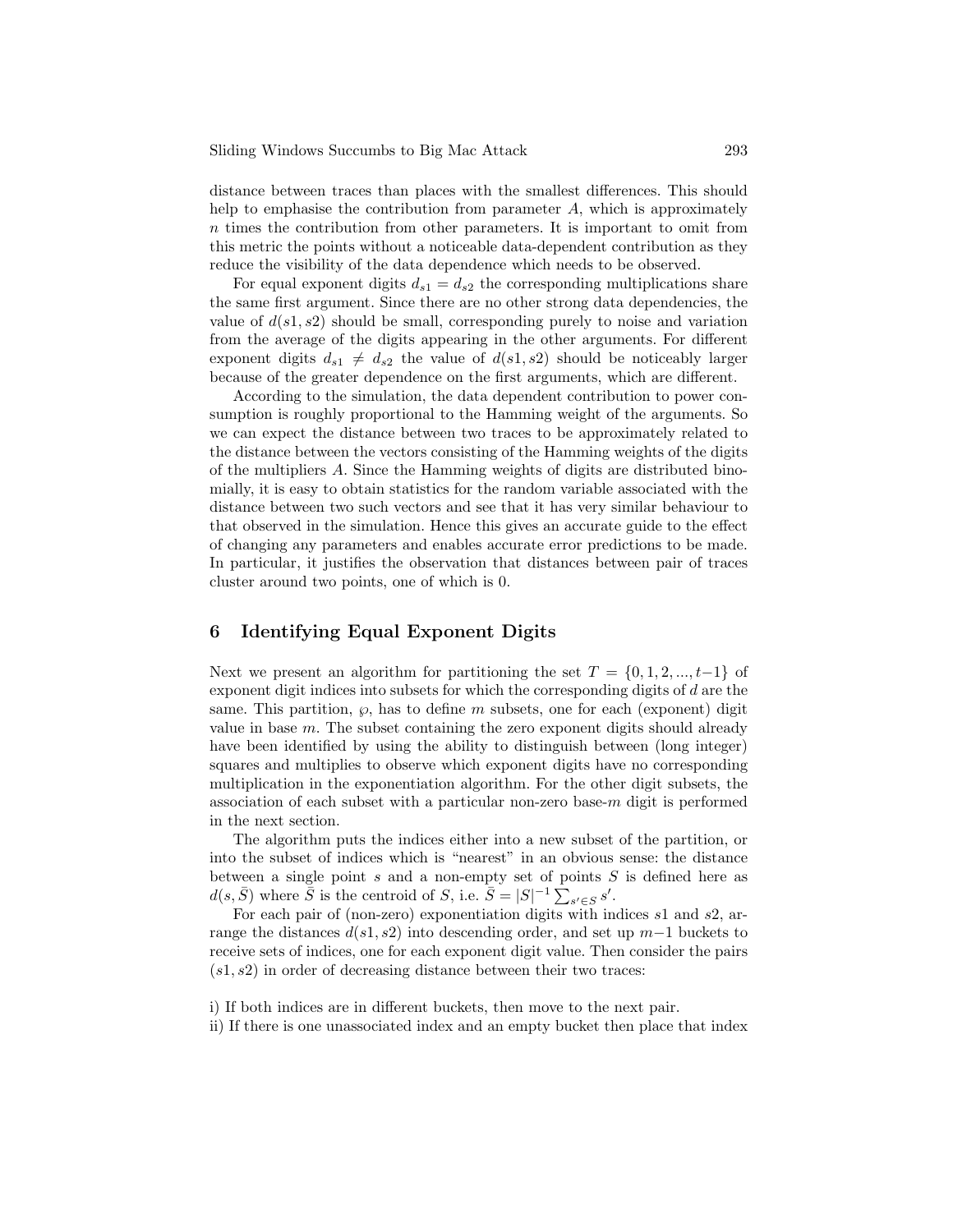in the empty bucket and again move on to the next pair.

iii) If neither index is associated with a bucket and there are (at least) two empty buckets, put the indices into separate empty buckets, and move to the next pair. iv) If both indices are in the same bucket, compute the distances of  $s1$  and  $s2$ from the set of indices in each bucket. If both are already in the nearest bucket, move on to the next pair, but otherwise, move s1 and s2 into their nearest buckets, moving the nearer one first and recomputing distances before moving the second. Then move to the next pair.

v) If there is an unassociated index and no empty bucket, then put the new index in a temporary extra bucket, compute the distances between every pair of buckets and combine the pair of buckets which are the shortest distance apart to restore the original number of buckets. Move to the next pair.

vi) If neither index is associated but there is only one empty bucket, compute the distances from s1 and s2 to each non-empty bucket. If s1 is the nearer to its nearest bucket, then put s1 into that bucket and  $s2$  into the remaining empty bucket. Otherwise, put s2 into its nearest bucket and s1 into the empty bucket. Then move on to the next pair.

vii) If neither index is associated and there are no empty buckets, then perform (v) for both s1 and s2 individually.

With perfect data, the algorithm should first treat all the pairs  $(s1, s2)$  which correspond to different exponent digits and correctly put them into different buckets or find that they are already in different buckets. Then, from some point on, all pairs correspond to equal digits and so the indices should be found in the same bucket. The algorithm does not place indices in the same bucket until there are no empty buckets left. So it is likely for indices with the same exponent digit to be initially spread over several buckets. These buckets then need to be coalesced to provide empty buckets for unassociated indices. Process (v) does this. Once there are no empty buckets left, then action (iv) is used to ensure that the best assignments have been made previously.

With perfect information, each element of  $T$  can be assigned to one of the partition subsets by calculating at most  $m-1$  distances. So fewer than mt distances are required to establish the partition correctly if all distances are clearly and correctly distinguished as small or not. Hence, with up to  $t(t-1)/2$  pairs in total, there is considerable extra information to improve and confirm the construction of  $\wp$  as it progresses. However, in case of error, all assignments can be ranked using distances to buckets, and the most likely tried first for correctness.

## 7 Associating Digit Values with Exponent Positions

The partition  $\wp$  yields  $(m-1)!$  possibilities for the key d, corresponding to the possible associations<sup>[1](#page-8-0)</sup> of non-zero digits from 1 to  $m-1$  with the  $m-1$ different non-zero equivalence classes for the induced equivalence relation on

<span id="page-8-0"></span><sup>&</sup>lt;sup>1</sup> We have not assumed any knowledge of the modulus  $M$ . However, as Adi Shamir pointed out during the presentation, if  $M$  and  $e$  are known, then in this section one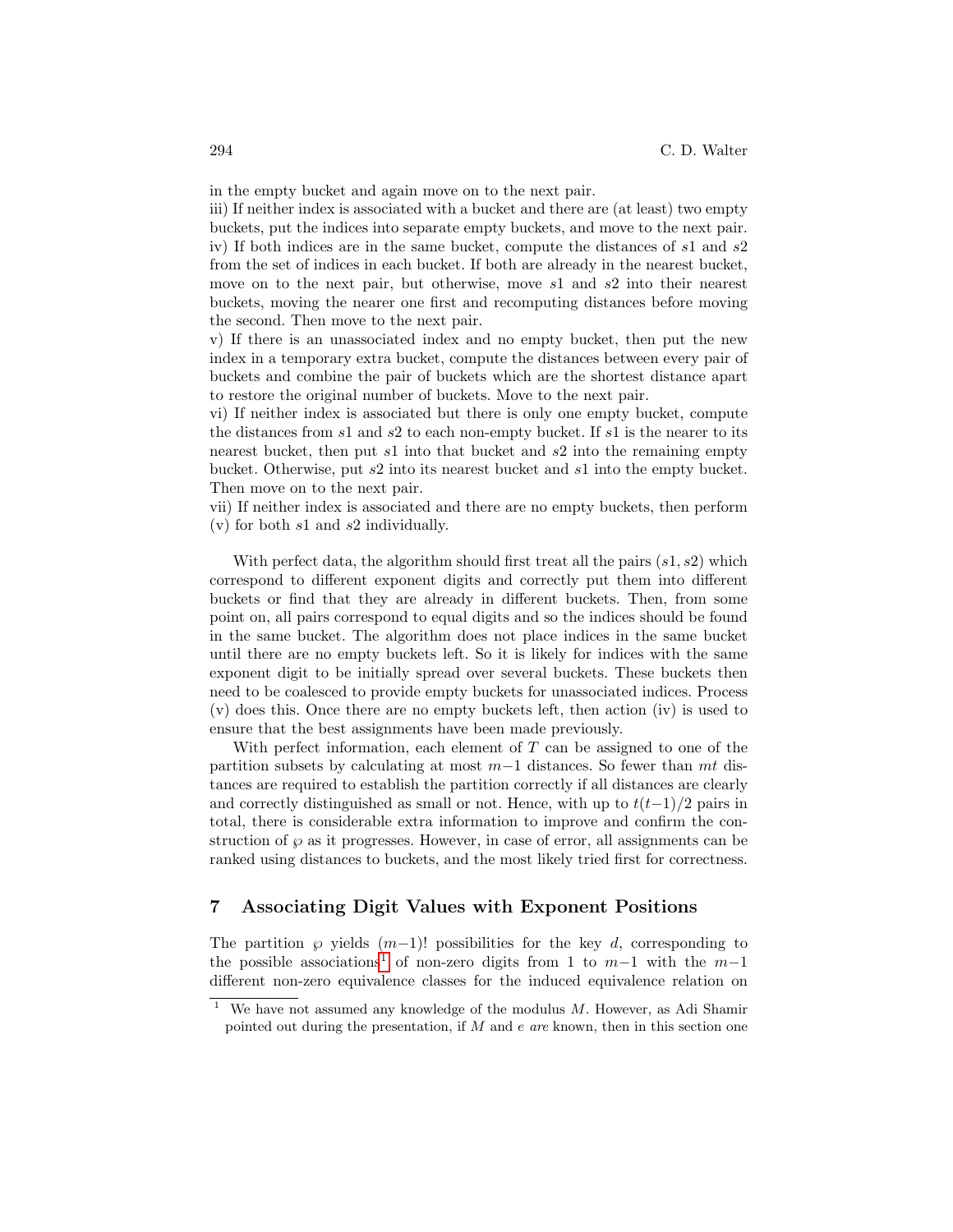$T = \{0, 1, 2, ..., t-1\}$ . However, the pre-computation of the powers  $C^{(i)}$  for  $i = 1, 2, ..., m-1$  means that we have a known multiplication involving  $C^{(i)}$ for each exponent digit except 0 and  $m-1$ , namely  $C^{(i+1)} = C^{(i)} \times C \mod M$  in the case of m-ary exponentiation and  $C^{(i+2)} = C^{(i)} \times C^{(2)}$  mod M in the case of sliding windows.

Following the algorithm of the previous section, each trace  $tr_i$  corresponding to the pre-computational multiplication with first argument  $A = C^{(i)}$  is associated with its nearest bucket of exponent digit indices. This bucket is then labelled " $i$ " and should correspond to exponent digit  $i$ . Ideally, this should not associate two labels with one bucket, and should leave one bucket unlabelled. This last bucket is labelled with the remaining exponent digit, namely  $m-1$ .

If inconsistencies arise from this labelling, then it is easy to rank each possible labelling using distances from each  $tr_i$  to each bucket. Each labelling can be tried in turn until overall consistency in achieved. As the  $m$ -ary method uses significant memory when used in an embedded cryptographic device, m is usually very small. So all  $(m-1)!$  possibilities could be tested for correctness if necessary.

The trace-averaging process depends on the randomness of the B input and its independence from the A input in order to obtain a result which characterises the A input. During the pre-computations, both inputs are powers of the initial text C and therefore not independent of each other. However, since 3 is generally regarded as an acceptable encryption exponent, we can assume that the powers  $C^{(i)}$  are sufficiently independent of C when i contains an odd divisor. Then the traces  $tr_i$  should be acceptable for every i which is not a power of 2. Assuming also that problems with powers of 2 decrease as the power increases, only traces for the exponent digits 1 and 2 might display dependency problems.

For digit 1, the power trace for  $C^{(2)} = C \times C$  mod M depends on both arguments. We present two solutions to this. First, one can expect to identify which subtraces corresponding to the digit products  $a \times a$ . They can be excluded from the averaged trace to obtain a new trace which at each point depends on a single digit of C and some other effectively independent, random digits. Such a revised trace behaves like the other averaged trace functions. Alternatively, we may assume  $m > 2$  since if  $m = 2$  there is nothing to decide: all the non-zero exponent digits must be 1. Each product  $C^{(i+1)} = C^{(i)} \times C$  mod M involves C as the second argument rather than the first. Thus, for any one of these multiplications, one can average the traces in a different way, this time summing over the different first digits while the second is kept fixed, rather than vice versa. Then for  $m > 2$  the last such multiplication gives an alternative to the initial squaring used in the first method for providing a trace for C. If  $m > 4$  then the remarks above about 3 as an encryption exponent establish that the two arguments are effectively independent when the last multiplication is used for a trace for C. However, if  $m = 4$  then this multiplication is the product of C and  $C^{(2)}$  and there may be cause for concern. We remark on this potential problem next, but

can probably make the correct association by using the fact that the bits of the top half of the exponent coincide with those of a small multiple of M.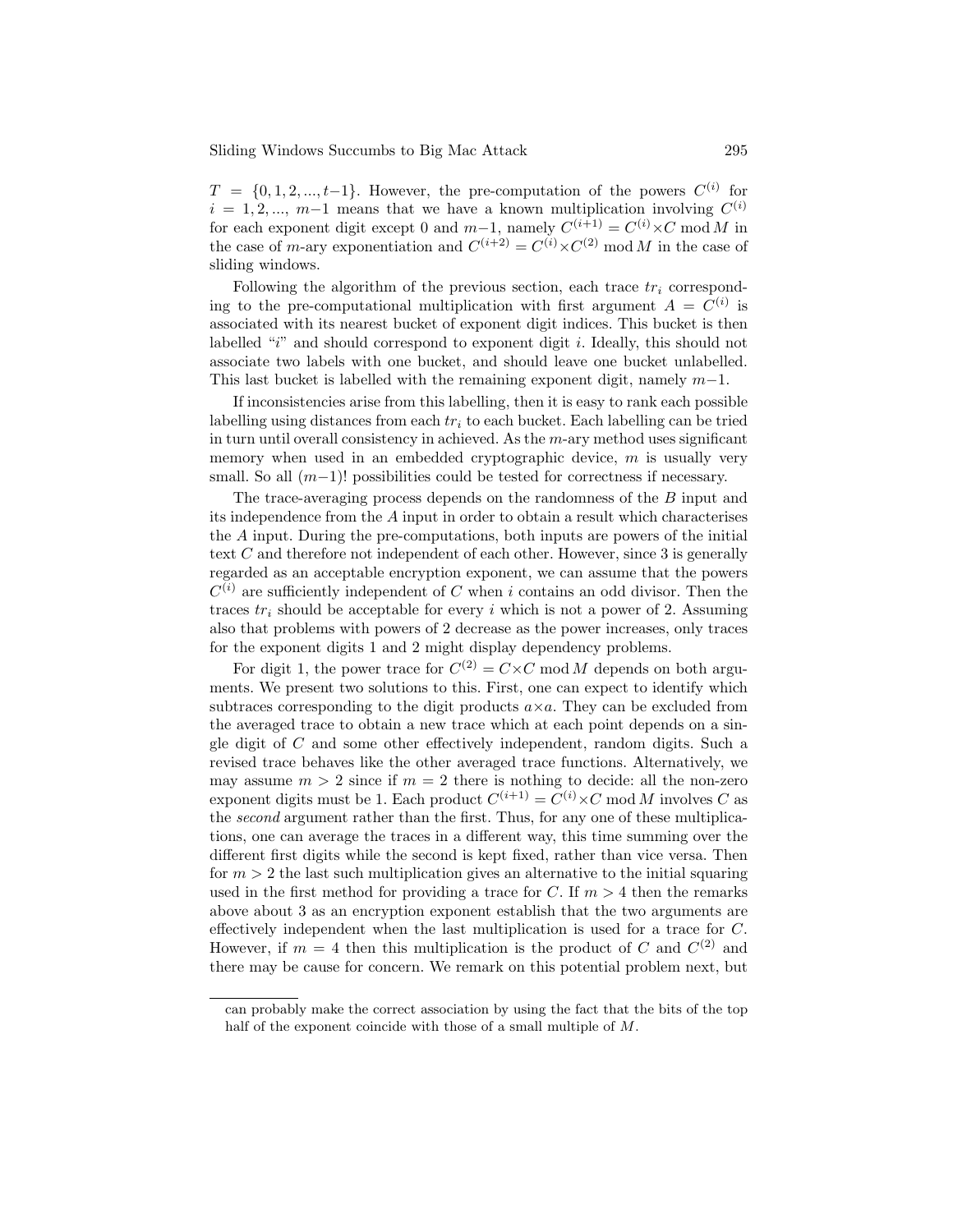otherwise it is reasonable to assume that a typical trace can be obtained for the class of the exponent digit 1 from the pre-computation multiplications.

The trace associated with digit 2 is derived from the product of  $C^{(2)}$  and C. Using the second alternative above, this may also be the source of the trace associated with digit 1. However, the dependence between these arguments should be very weak since an essentially random multiple of M has been subtracted from  $C^2$  to obtain  $C^{(2)}$ . So a usable trace should also be obtained for digit 2.

### 8 Big Mac

By omitting the cross-checking afforded by comparing multiplications of the exponentiation, we obtain the Big Mac attack in which exponent digits are determined independently, as in the simulation section. Each trace  $tr_s$  from a multiplication in the exponentiation is compared with each trace  $tr<sub>i</sub>$  from the pre-computations and the nearest is selected to determine the exponent digit at position s. When no pre-computation trace is close to  $tr_s$  then digit  $m-1$ (for which there is no pre-computation trace) is assigned. All  $t$  exponent digits can then be recovered in t times the time required for recovering one digit. Moreover, apart from pre-computations, only the power trace for a single multiplication is used to recover a single exponent digit. So  $t$  times the data, i.e. the whole exponentiation record, is required to recover all digits.

More precisely, suppose k and m are fixed and, as usual,  $t \approx nk/\log_2 m$ . We are interested in what happens when the bit length  $nk$  of the arguments is varied. For each long integer multiplication the number of k-bit multiplications is  $O(t^2)$ . But, for a common level of accuracy, all averaged traces could be compiled from a fixed number of these digit-by-digit multiplications which is independent of t. This would use only constant data per exponent digit and consequently  $O(t)$  data for the whole attack. If the full quantity of data is used, the traces  $tr_s$ become more accurate as t (or nk) increases. Furthermore, if every pair  $(s1, s2)$  is considered, then more cross-checking is possible as t increases. Hence, the attack becomes much more viable for larger keys!

### 9 Using a Set of Exponentiations

The method of attack described so far has been developed from the power trace associated with a single exponentiation. It depended on a reasonable separation between the powers of the initial input  $C$  when measured using the Euclidean metric on the associated vectors of digit Hamming weights. If any powers of  $C$  are too closely related the attack may fail to work. However, one could wait patiently for an input C where the Hamming weights of the pre-computed powers are sufficiently widely spread. For large  $n$  with small  $m$ , this should not take long.

To benefit from traces from a set of exponentiations, it is important not to average the traces. Instead, if the exponent is the same in each case, the subtraces for each multiplication need to be concatenated to provide longer vectors for comparison. Alternatively, an observation matrix can be constructed with a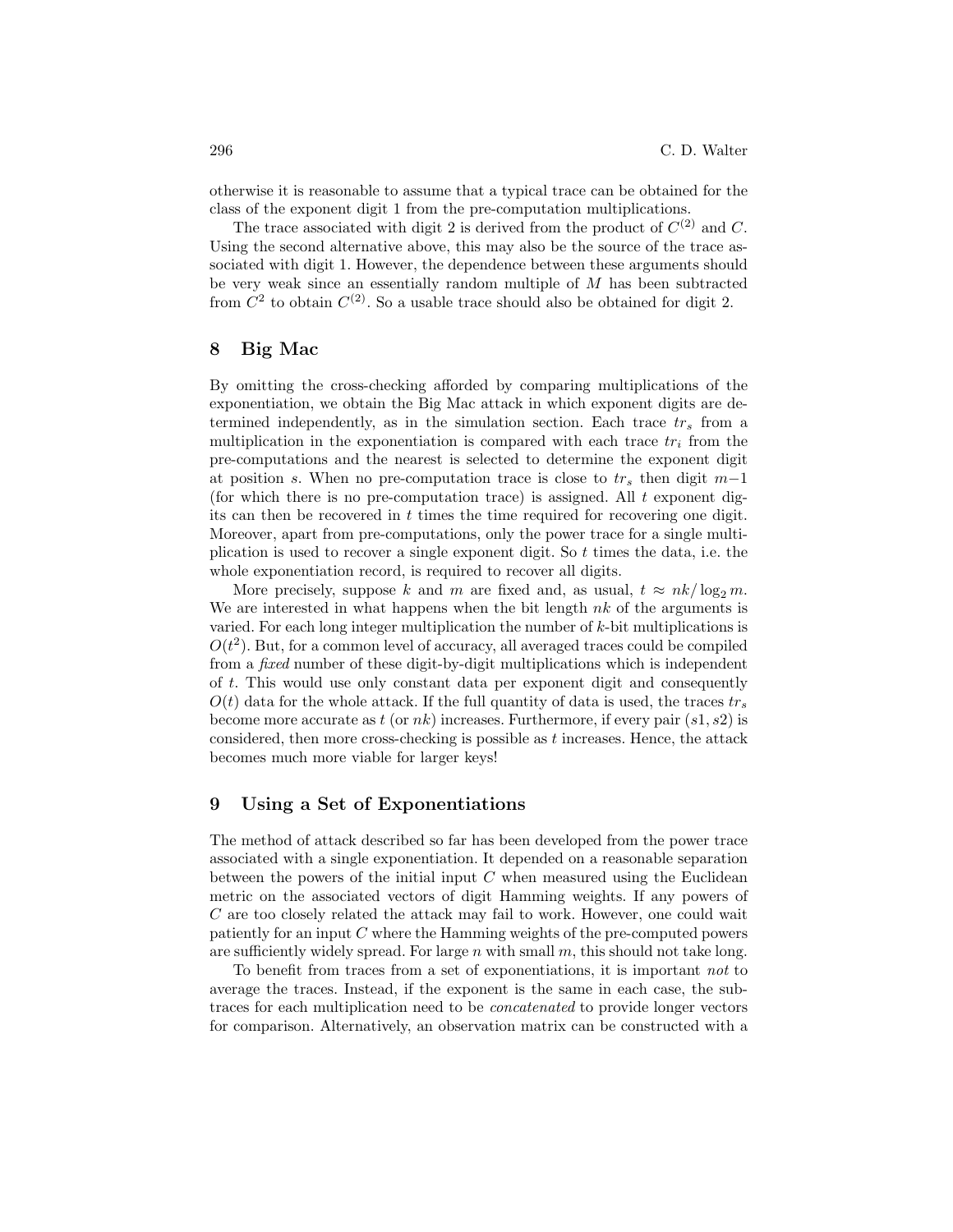row for each exponentiation and a column for each exponent digit index, and containing the best estimate for the exponent digit. Repeated use of the same digits at the same exponentiation points then leads to corresponding correlations between columns of this matrix. Standard statistical techniques should then reveal the exponent.

#### 10 Some Final Details

#### 10.1 Separating Squares and Multiplies

Finally, we consider some detail which, for the sake of simplicity, was left out of the above arguments. The first concerns differentiating squares from multiplies. The simulation section noted that squares behaved like multiplications by  $C^{(m-1)}$ , having no nearest multiplier. Therefore using distances from premultiplication traces to classify all long integer operations will place both these types in the same bucket. Since each multiplication must be preceded and followed by  $r$  squarings, the determination of which is which should be straightforward. Moreover, the multiplications by  $C^{(m-1)}$  should all be close to each other, whilst the squarings should not. Indeed, this also enables the case  $m = 2$ to be cracked. Thus, if the attack separates the different multipliers, it certainly also separates the squares.

#### 10.2 Initial Exponent Digits

The next omission relates to the initial few multiplications of the exponentiation after any pre-computation has taken place. The first value assigned to  $P$  in the exponentiation algorithm of  $\S2.1$  corresponds to the first (non-zero) digit of d and involves no multiplication. Hence the method here appears to yield no information about it. Thus there may be  $m-1$  times more possibilities for d than estimated above, one for each choice of the first non-zero digit of d. This is followed by r squarings. The first is of  $C^{(d_1)}$ . However, a trace for  $C^{(d_1)}$ can be extracted in the same way as described in §7 for obtaining a trace of C from computing  $C^{(2)}$ . This should reveal  $d_1$  using the usual nearest bucket method. Once the multiplications for  $P$  do start, the  $B$  argument of the modular multiplication is generally no longer sufficiently closely related to influence the power trace adversely. The attack will therefore work successfully from this point on. The only noticeable exception is the first multiplication (as opposed to a squaring) when  $m = 2$  and the second digit of d is 1.

#### 10.3 Zero Multiplier Digits

The last concern is if zero digits (base  $r$ ) occur in the inputs to a modular multiplication and optimization causes the associated digit multiplications to be skipped. To avoid timing attacks, this should probably not occur. However, with typical values such as  $r \approx 2^{32}$ ,  $n \approx 2^5$ ,  $m = 4$  and  $t \approx 2^8$  for 1024-bit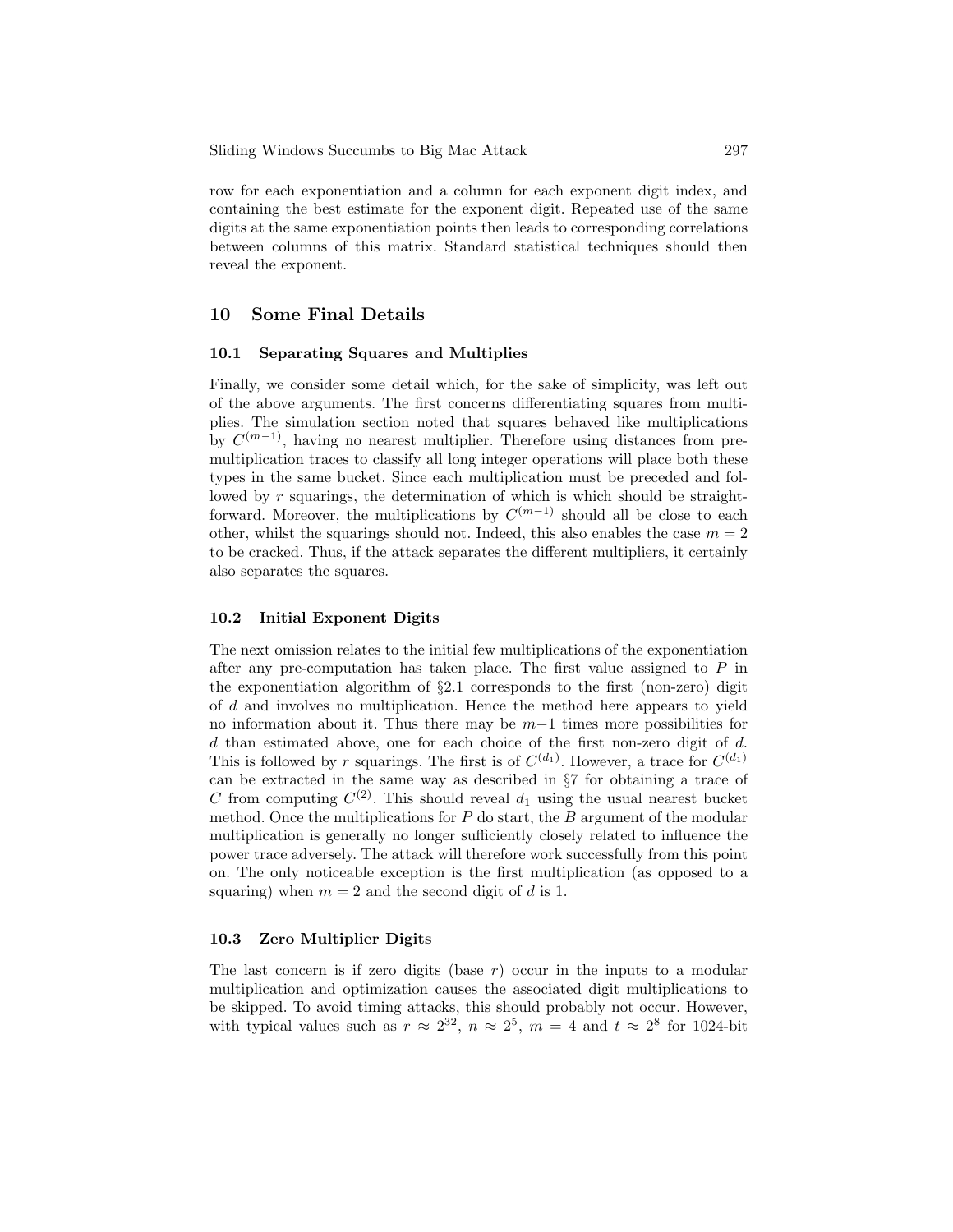keys, we have about  $mn = 2^7$  digits among the pre-computed powers, and about  $nt(m-1)/m = 1.5 \times 2^{12}$  digits among the arguments B of the multiplications during an exponentiation. So the chances of encountering a digit 0 are small  $(\approx nt/r)$ . In the unlikely event of a zero, the analysis should become much easier. If the zero digit lies in a pre-computed power, timing analysis immediately reveals which multiplications use that power. Otherwise the zero digit occurs in the B argument of a multiplication and one simply defines  $tr_{si}$  by averaging the traces over the non-zero digits of B. At worst, another decryption trace might be obtained to avoid the problem altogether.

#### 10.4 Chinese Remainder Theorem

Implementations using the Chinese Remainder Theorem can be attacked in the same way because having a single digit multiplier forces the two exponentiations to be performed sequentially. The two exponents are then recovered one after the other in the way described above, yielding the secret key.

#### 11 Conclusion

An unknown plaintext DPA attack on a single RSA exponentiation has been described where the implementation uses a single k-bit multiplier. This may well prove successful, particularly against a RISC processor where no other operations can be carried out to mask the multiplier's use of power. The attack becomes easier to perform accurately as the key length is increased because more useful data is available. For fixed  $k$  and using all available data, the running time is proportional to the key length cubed.

The attacker waits for a sufficiently helpful exponentiation, and then uses a careful and novel selection and combination of sections from a single power trace to recover secret decryption keys. If the same exponent is reused the attack becomes easier. Blinding keys is no defence if the attack succeeds on a single exponentiation. Then other methods are required. One solution might be to keep a processor/co-processor architecture where the two processes mask each other. Alternatively, a pipelined  $k$ -bit multiplier with several stages might be used, or CRT performed with the exponentiations using two separate multipliers in parallel. Yet another solution might be to use a systolic modular multiplier [\[15\]](#page-13-13) where many unrelated digit multiplications are computed in parallel.

Certainly one concludes that performing a single, digit-level operation at one time, such as a multiplication, leads to a potentially unsafe implementation of the RSA cryptosystem.

### References

<span id="page-12-0"></span>1. D. Boneh, Twenty Years of Attacks on the RSA Cryptosystem, Notices of the AMS, 46, no. 2, Feb 1999, pp 203-213.